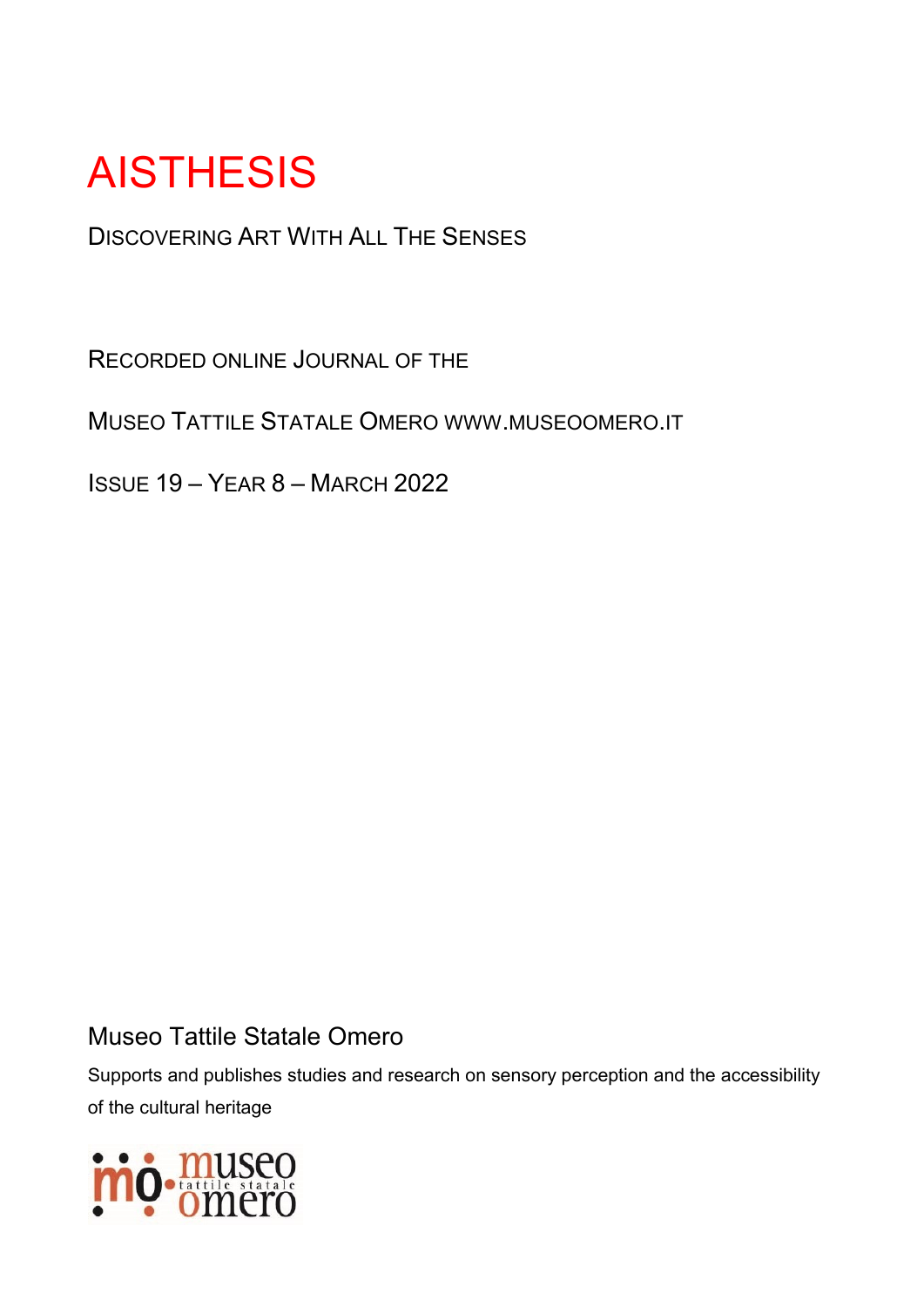### Index

| <b>DESIGN, MULTISENSORIALITY, INCLUSION</b>            | $\mathbf{2}$ |
|--------------------------------------------------------|--------------|
| Aldo Grassini - President, Museo Tattile Statale Omero |              |
| <b>MUSEO OMERO: DESIGN COLLECTION</b>                  | 4            |
| Fabio Fornasari – Architect and Museologist            |              |
| TACTILE POETRY WITH EMILIO ISGRÒ AND LAMBERTO PIGNOTTI | 11           |
| Andrea Sòcrati – Special Projects, Museo Omero         |              |
| AISTHESIS. DISCOVERING ART IN EVERY SENSE              | 15           |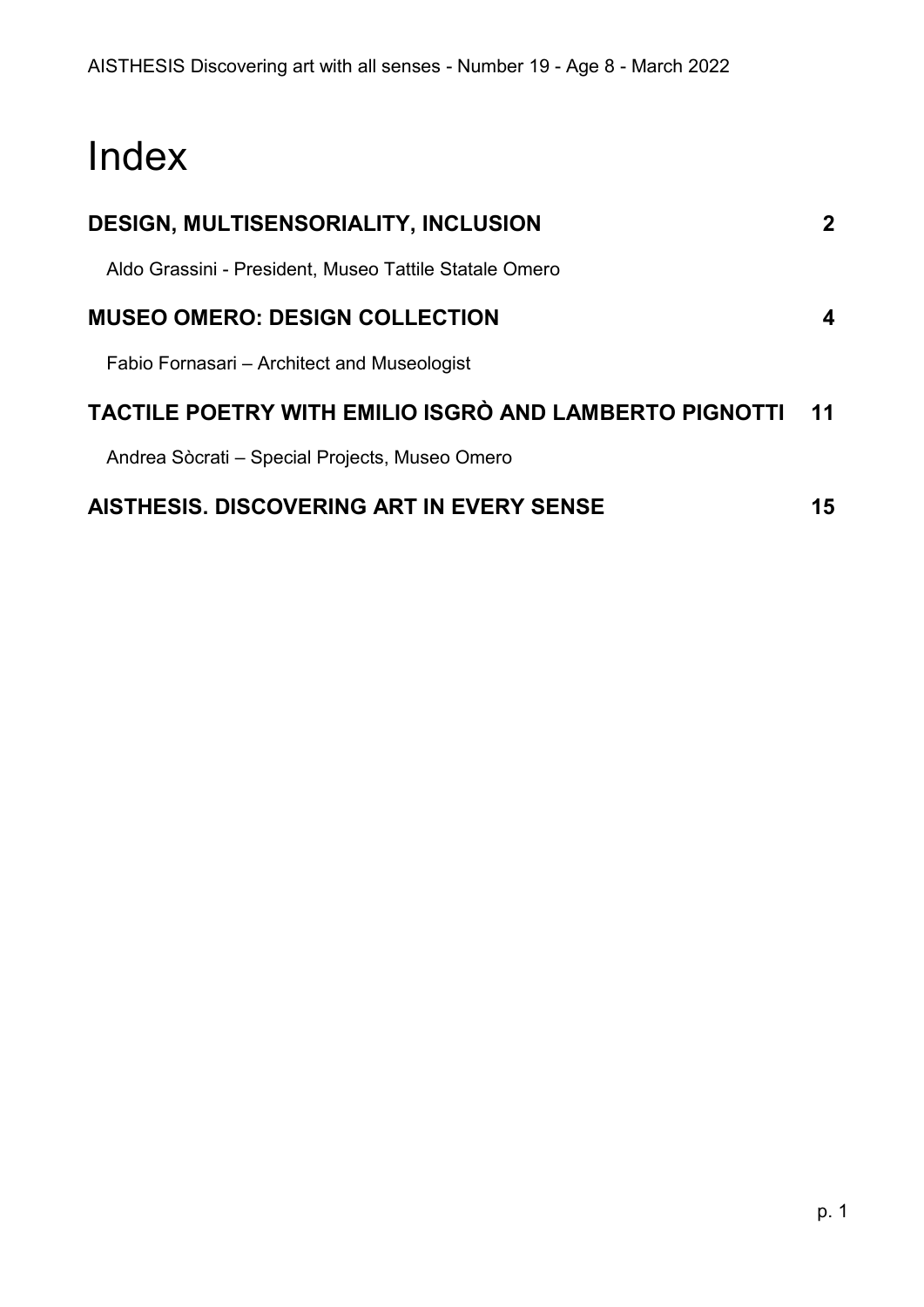### <span id="page-2-0"></span>Design, multisensoriality, inclusion

#### <span id="page-2-1"></span>Aldo Grassini - President, Museo Tattile Statale Omero

Twenty-eight years since its foundation, the Museo Omero is opening a new section dedicated to Italian design.

The founding law (n. 452, 1999), in laying out the aims of the new institution, specifies a commitment "to fostering the growth and cultural integration of the visually impaired and to propagating among them the consciousness of reality" (Art. 2). So the Museo Omero was not conceived exlusively as an art museum, even though it has mainly operated in this area up to now. With this in mind, it was practically incumbent on us to extend that area from the realm of art, as conventionally understood, to embrace design.

Art is beauty produced by man. There is a strong tradition which holds that art is indissolubly linked to uniqueness, one that would appear to clash with the very concept of industrial art which is necessarily linked to serial production. But there is a tendency today for culture to contest these demarcations and to inhabit a sphere free of rigid ideological boundaries which are, in any case, based more on tradition than sound theoretical inquiry. If the artist's task is to produce things of beauty, to discuss the material used becomes a secondary consideration. Besides, design, too, springs from the mind of a creator, while serial production meets the need for the product to be widely available. After all, the art of engraving has always attempted to reconcile the twin claims of originality and propagation.But as well as creating aesthetically valid products, design plays a more intense role in our daily lives, combining beauty with utility, accompanying our every action, even the most boring and repetitive, with the gratification inherent in objects which give pleasure and, on occasions, the admiration inspired by sheer brilliance. In a word, design contributes to improving our lives!

Another aspect of design which is of central interest to us is its intrinsic multisensoriality: because an object in common use is made to be handled, touched unapologetically. The absurd taboo against touching which still holds sway in almost all museums (in line with the ancient prejudice that art is essentially visual) simply collapses in the face of design. Hence the dawning recognition – unobtrusive, almost surreptitious – that it is possible to take pleasure in something beautiful by simply using it and enjoying the sensations and emotions which it arouses.

As we have said time and time again, the Museo Omero was founded, certainly, to enable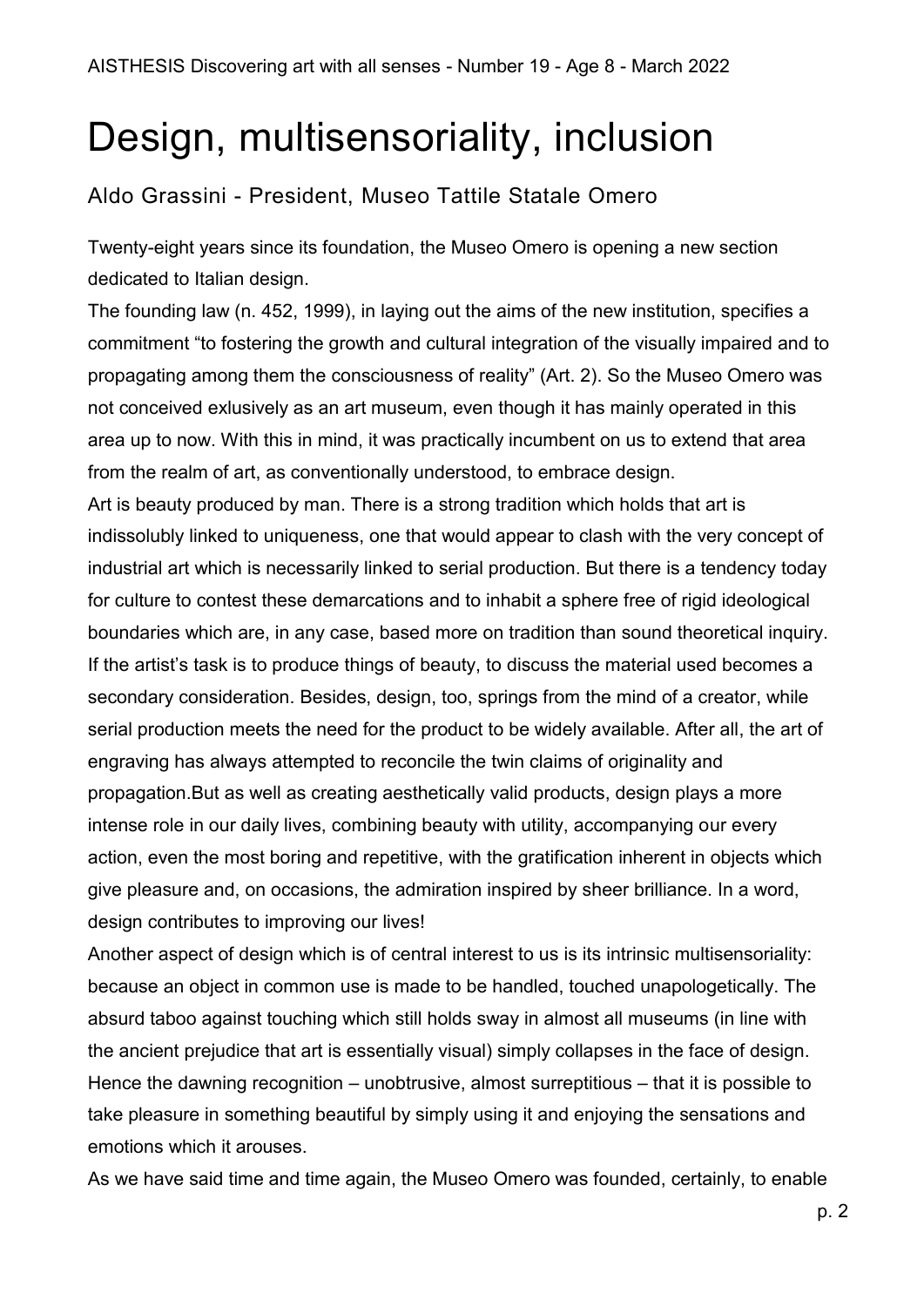the visually impaired to enjoy art, but in addressing everyone it is a model of inclusion. Multisensoriality is the most democratic experience available because it excludes nobody. And the Museo Omero's Design Collection brilliantly achieves this aim by presenting its artefacts for what they are: objects in everyday use that we can look at, touch, listen to, as well as understand their origin and social function within the context which produced them. This is interesting for everyone and it often means retrieving a part of our lives with all the associated emotions which memory rekindles. But it is even more interesting for those who, like the visually impaired, have had less opportunity to know the things which everyone talks about or draw on memories of them. For the youngest it means broadening their knowledge of a reality which here goes beyond the limits of the verbal and enters the sphere of the concrete; for those further advanced along the road of experience it can make possible a leap backwards into the past which – with the miraculous aid of memory, enabling us to relive the feelings and images which are part of ourselves - can also help us to a better understanding of all that the flux of life has deposited in the subsoil of our consciousness.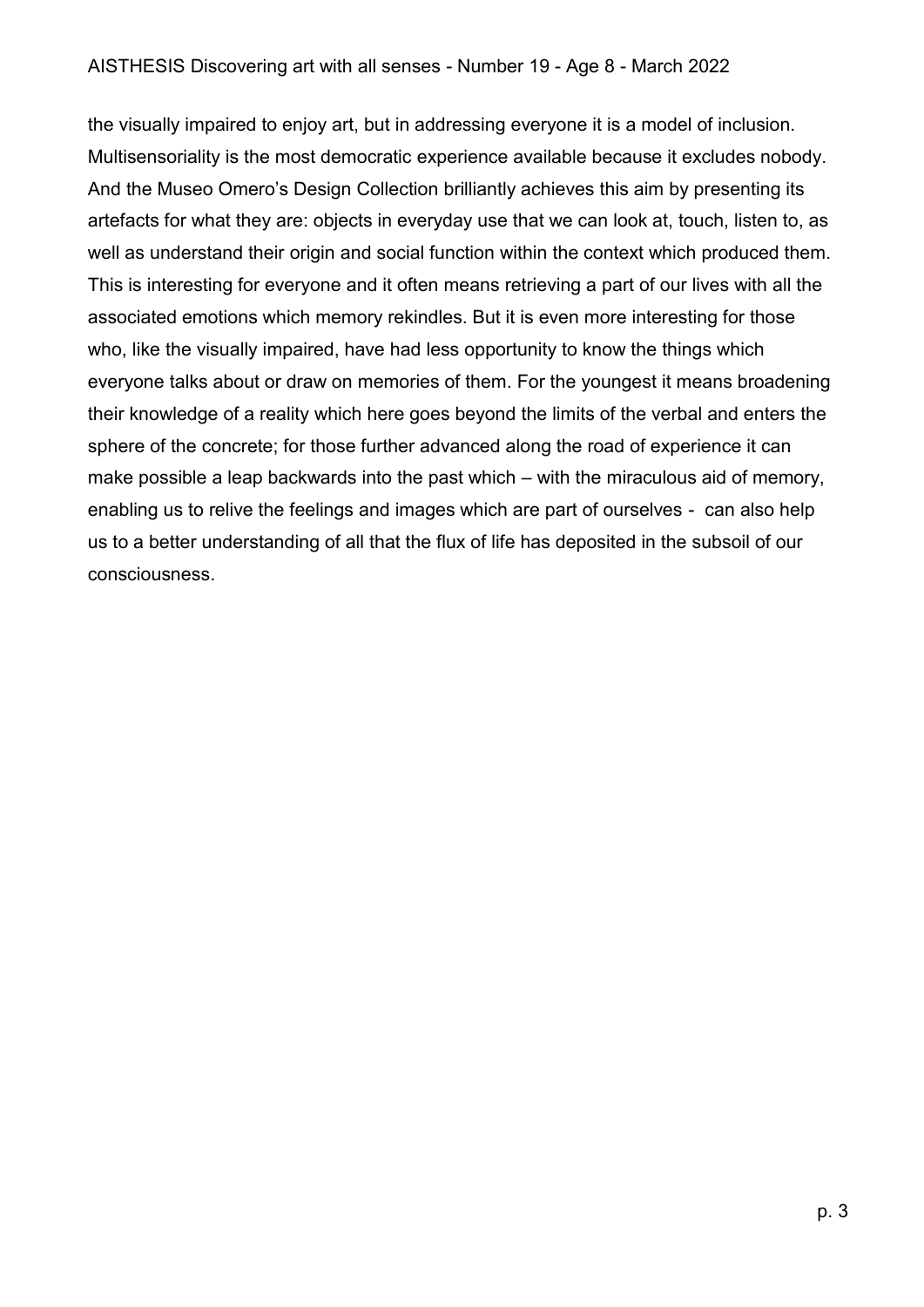### <span id="page-4-0"></span>Museo Omero: Design collection

<span id="page-4-1"></span>Fabio Fornasari – Architect and Museologist

### **Two Simple Things**

My present task is to accompany the reader in getting to know the Design Collection which the Museo Omero has accommodated within its premises so that it can be observed and explored.

A simple operation. Collecting is a propensity which distinguishes us as human beings. But as practised by the Museo Omero it is a propensity which always exhibits particular features. The Museo Omero does not just collect, organise and display its contents within a given space; it has set itself the task of "reading with the hands" or deciphering through touch. But the items can also be looked at – sight is not precluded.These are the first simple rules for approaching any project involving the Museo Omero. For regular readers of this review they are self evident. But this is a useful starting point for me to say something equally simple for those who know the museum.

I deliberately said that the items are there to be touched but that they can also be viewed, putting it that way round. The reversal of priorities is fundamental because it shows us, in a nutshell, that this approach reminds us of the democratic principle on which the Museo Omero is founded: everybody has the right to construe by using their own faculties. Exploration through touch is a deliberate challenge to the established order. Touching, looking and listening are the three main gateways of perception and they underlie any dialogue between the Museo Omero and its multiple publics. It is this that might be called the Museum's "added value" and which Aldo Grassini and Daniela Bottegoni continue to show us in their work today as in the past.

#### **Awareness**

It may not seem very helpful to recount how the Design Collection was conceived and developed, but in the words of Enzo Mari, "everything we do is political; the difference is whether we are aware of it or not".

Enzo Mari was one of the most important Italian designers. More than anyone else, he took on the role of the person who was fully conscious, fully aware that Industrial Design was not merely about producing goods but a project for democratizing society.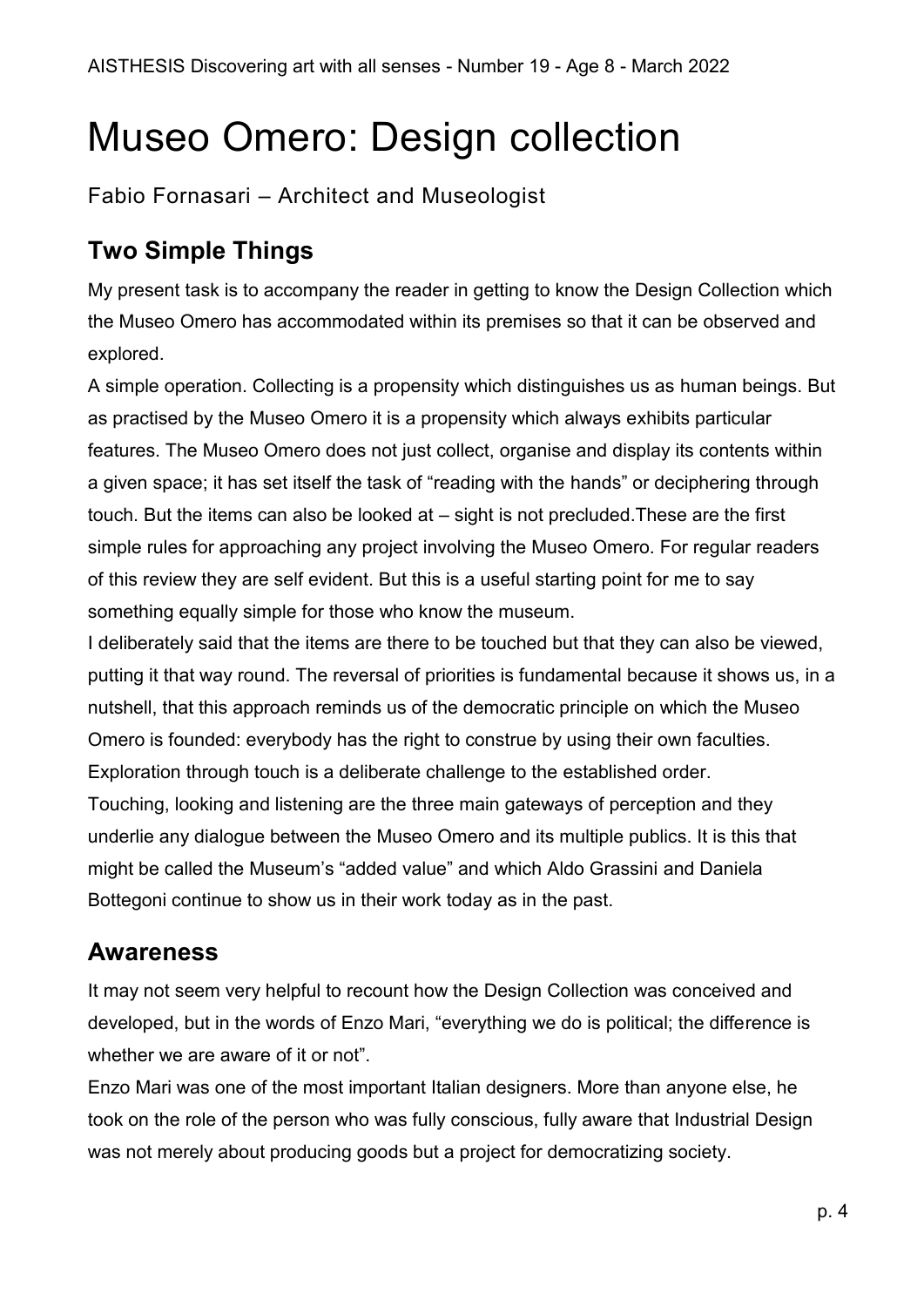From the post-war period onwards, the transformation from an agricultural to an industrial society has changed Italy and the Italians. Today we can say that the outcome is not yet perfect; we live in an Italy which still has much to do, much to correct. This was clear to those very designers who were the first to militate for a multisensory society, one that could break away from tradition and custom and accommodate the new needs which were beginning to emerge.

But if we find ourselves today talking about a Design Collection in a museum where the original works can be touched, it is a sign that a change has taken place. And it is not the only evolution of its kind in Italy. Precisely because of Covid we have become conscious of how much care we all need. The museums have had time to develop a new awareness conducive to reconnecting with those publics which in the meantime had been kept at a distance. And this has stimulated attention.

#### **Design as Procedure**

The opening of the Design Collection demonstrates the continuity of the Museo Omero's policy which now has the endorsement of museological studies.

For the writer it has also been an opportunity to show what it means to plan a museum experience following a rationale which starts from the tactile and expands to involve all the senses – a way to show what the designer reflects on, to show how he acts and what he acts upon when he passes from abstract thought to producing an artefact which is sensible matter.

It is not enough by itself to say "It is forbidden not to touch", even though it is a legitimate provocation. Giving pre-eminence to the experience of exploring the object with one's hands overturns the proprieties, the grammars and writing codes of an exhibition. It affects layout and itinerary. It is a proceeding which revamps the interactions between things and us.

The entire exhibition area works to enable this possibility, this priority, and for the museum-goer it is a necessity. It is the rule which determines the design of the display, the interaction with space, the relations between people.

#### **The Term Design**

The term design refers to the activity of devising objects, products or tools, whether for domestic or work purposes, which can be produced either artisanally or industrially, where technical features coexist with aesthetic ones (design = project)**.**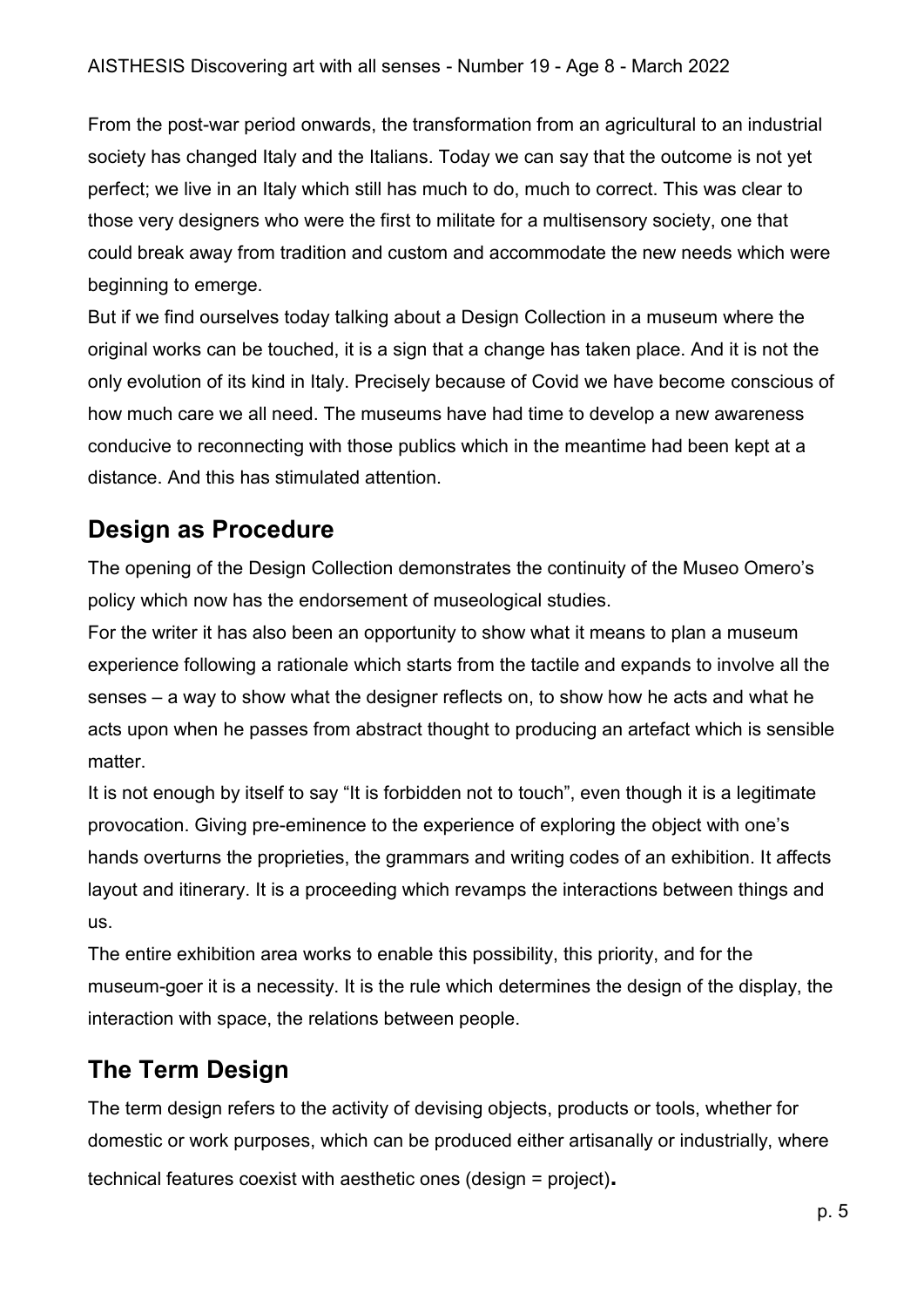This is an opening passage by Andrea Branzi published on the Treccani website. It is the first part of a text which goes on to show us much of the thought that revolves around design, understood not only as the production of objects but as objects in relation to society. Discussing, showing things in relation to their interactions with society is necessary if we are to understand society.

It is interesting to note the reference to the aesthetic dimension. In common parlance, design is usually seen as a world of things apart. Not the totality of things, but certain things: those that make it a rule to combine expressiveness (aesthetics) with technique (production process).

The collection which we exhibit proceeds from a recognition of this bond. There are museums without a collection, museums which display processes, use the potentiaties of the public, their emotional input placed in a certain spatial relationship, in order to generate the experience which becomes an exhibition, for themselves and others. These are the relational museums which operate through that immaterial dimension which is linked to Experience Design, to Relational Design, and which involves the individual embedded in society. But our collection is in the sphere of product design. This is an important distinction because design is an umbrella word which covers a wealth of meanings. Our collection is in fact based on solid principles which identify design with that array of artefacts which used to constitute everything that "Made in Italy" stands for and which gets its fullest recognition in the Compasso d'Oro Award.

#### **Compasso d'Oro**

The Compasso d'Oro is not just an award; first and foremost it is an acknowledgment which allows the Associazione per il Disegno Industriale-ADI to promote Italian design research. ADI was founded in Milan in 1956 and includes among its members companies, designers, journalists, scholars and, more generally, anyone involved in design. It is considered to be the most important recognition of all.

This is why we turn to it as a beacon in searching, among the wealth of objects produced over time, for those we believe to be most useful, those which reveal the aesthetic dimension alongside the technical. The Compasso d'Oro award is the Oscar of the design world. It turns the spotlight on the entire output of the winning firm or designer. So, not all the artefacts displayed are themselves prize winners but they are, as it were, illuminated by the same beacon. Our purpose is inseparable from what was outlined before: it is imperative for us to add tactile values to the selection criteria. If the essential is invisible to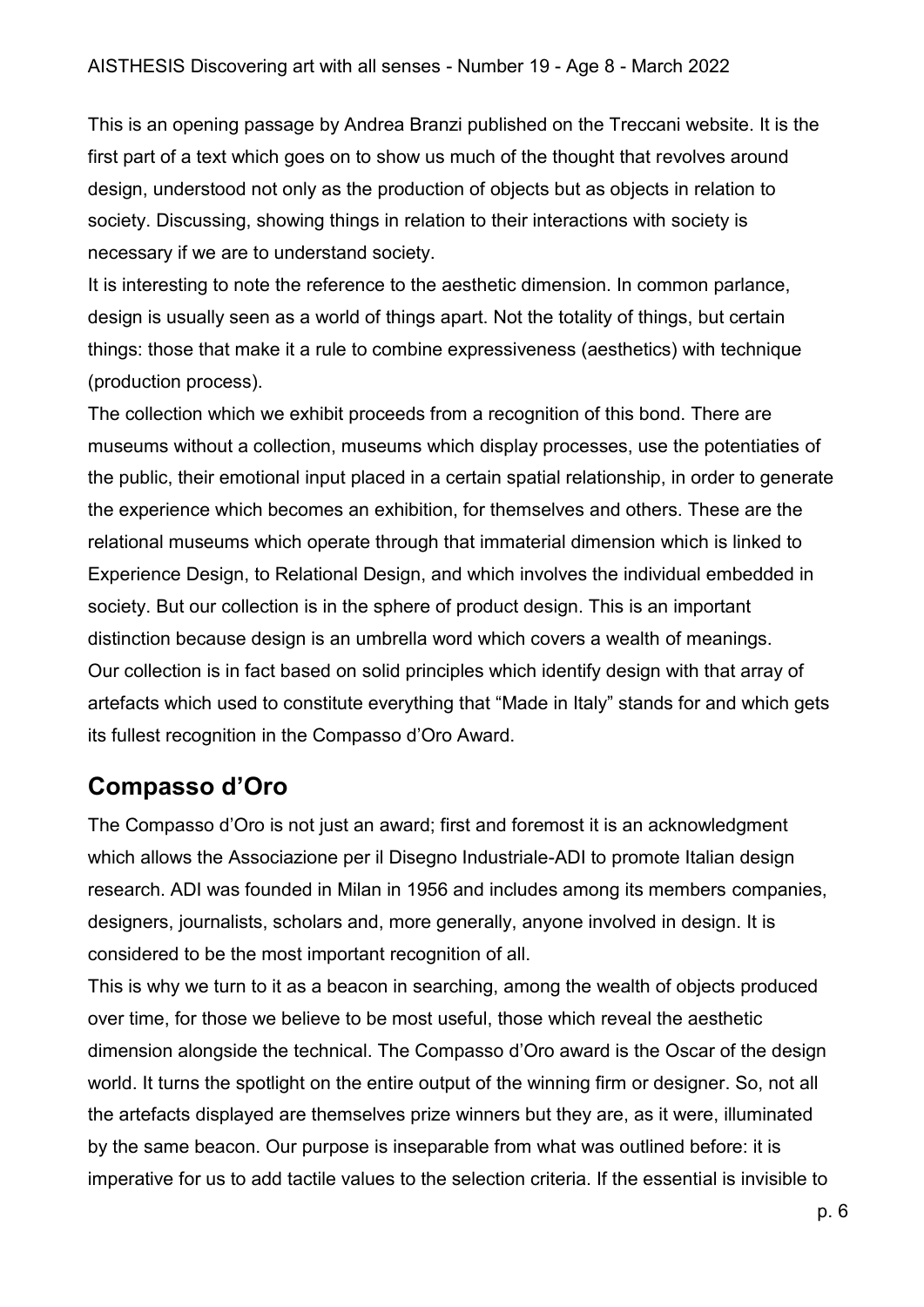the eye, then the essential article - the one to include in the collection, to exhibit and to explore - must first of all be chosen by touch of hand.

#### **Iconic**

This is a word which is used a lot when talking about design - a word, like one or two others, which is not always beloved because overused and misapplied. But for us it is a sign of the attention received by a particular object among all the others. It is the hallmark of that object.

The iconic dimension of an artefact is therefore not only visual; it is the whole rhetoric surrounding its history which makes it important to us.

The Design Collection assembles objects illuminated directly or indirectly by the light of the Compasso d'Oro award and which the critical literature on design describes as iconic, major landmarks.

#### **32 Variations**

These were the criteria for selecting the artefacts and shaping the collection. The number of exhibits is limited to 32, an apparently arbitrary number but one which prompts a musical digression with conceptual implications. In music two major composers - Johann Sebastian Bach and Ludwig van Beethoven – produced two works which, had they been design products would be called iconic. Both works are a set of 32 variations. Put very succinctly, Bach's Goldberg Variations express a response to the idea that time, filled with sounds, generates rhythms, solids and voids which compose architectural structures in sound. In Beethoven's Diabelli Variations, it is the more emotional dimension, linked to the feelings explored in the pianism, which speaks to us of the variation as a basic dimension for holding ourselves together, for ensuring our inclusion, not amid oppositions but amid continuous modifications.

In a similar way to the two sets of variations, the Design Collection seeks to display the "gradations" by which we inhabit the world through our use of things. All the artefacts exhibited are small "architectures" made up of rhythms, solids and voids, but they also testify to emotions and feelings. How many chairs do we know or have we tried? The collection puts on show varieties, or "variations": variations on a seat – in the form of a glass wave, a sack, a mouth, a dog, a rocking horse. All are variations, in terms not just of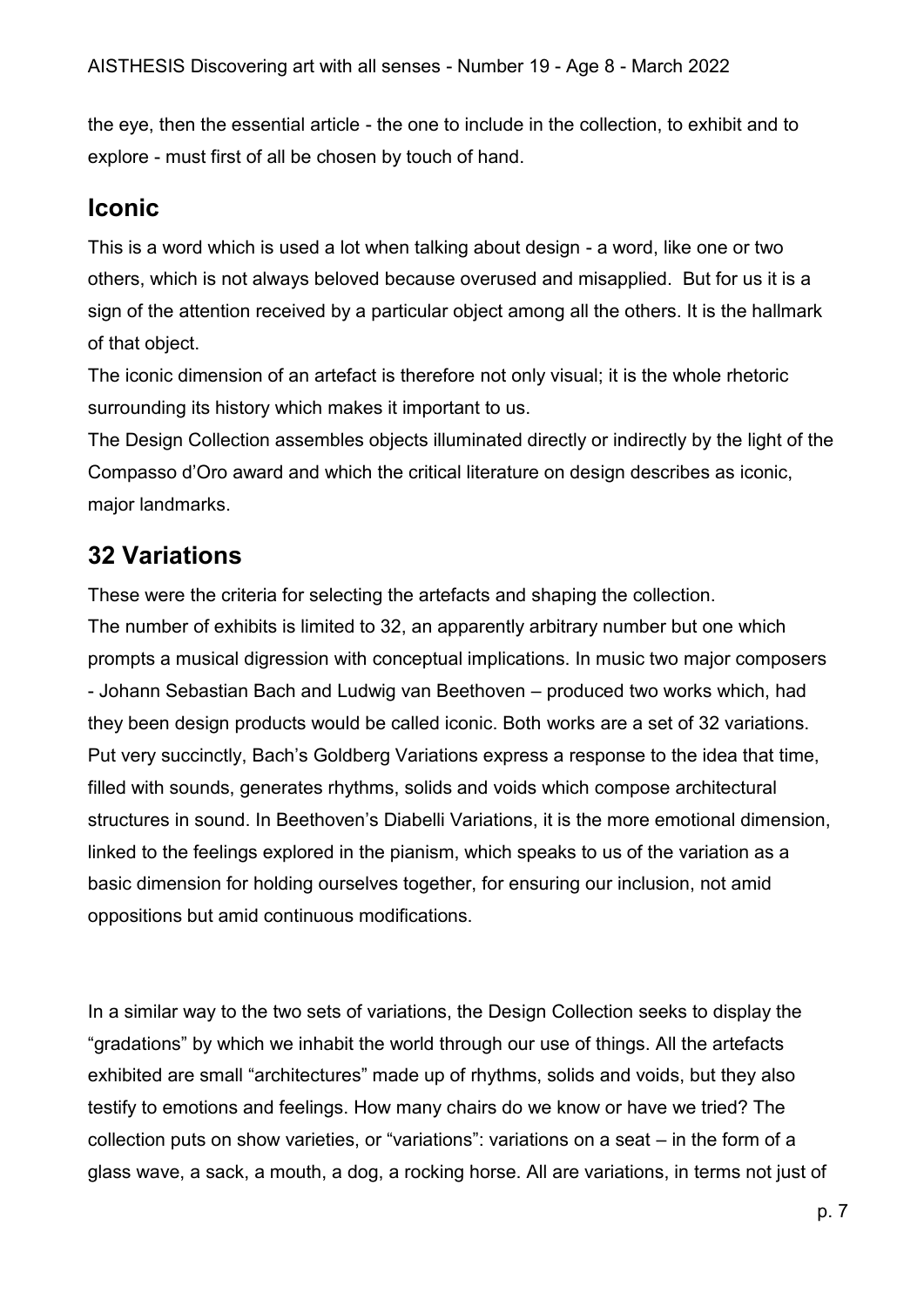technology but attitudes to life. The Design Collection is this: a response to our way of occupying space, of using it with things, over time.

#### **The Box**

All the objects that we acquire are contained, sold, transported in boxes. These containers are not only there to protect the product during transportation; they are also a vehicle of communication, conveying information, narratives, stories about the thing inside. They contextualize it on the product market and in the collective imagination which it feeds. One example is the packaging for the articles designed by ALESSI, with the figure of Alessandro Mendini, designer and design theorist. The box is an organ of communication which puts the designer's face on the cover and flanks it with thoughts about design in general and the product in particular. Another example also comes from the early years of the century: the Swedish low-cost furniture manufacturer, IKEA, is famous for the instruction leaflets included in the packaging; they have become synonymous with the company's identity.

So the purpose of the box is not simply to protect the article; it communicates the identity of the product, contains instructions for its use before it is even seen or touched, before its imaginative and symbolic identity is recognised.

Our first thought is to repackage the objects, to construct a new box around them so as to introduce them, display them, suggest how they might be used.

The design of the box is linked to three things. The most important is the die, which cuts out the icon of the artefact from the material – resulting in the visual absence of the thing which becomes tactile presence, a border and a boundary to be touched. This is what we sense as we come in the main entrance to the Mole Vanvitelliana, the driveway which passes over the small bridge with its portal in the finest white Istrian stone.

As we walk up the brick-vaulted corridor, we notice the the small temple to Saint Roch ahead of us is perfectly cut out from the volume of the gallery. The gallery seems to have been fashioned deliberately to display the temple and allow our gaze to skim over it, as if inviting our vision to become almost tactile.

The die-cutting machine is backed up by a black relief print which isolates some freatures of the object from an iconic standpoint, showing how it works and its geometric, functional variation.

It also serves to enhance the account of each artefact in the collection, written by Chiara Alessi.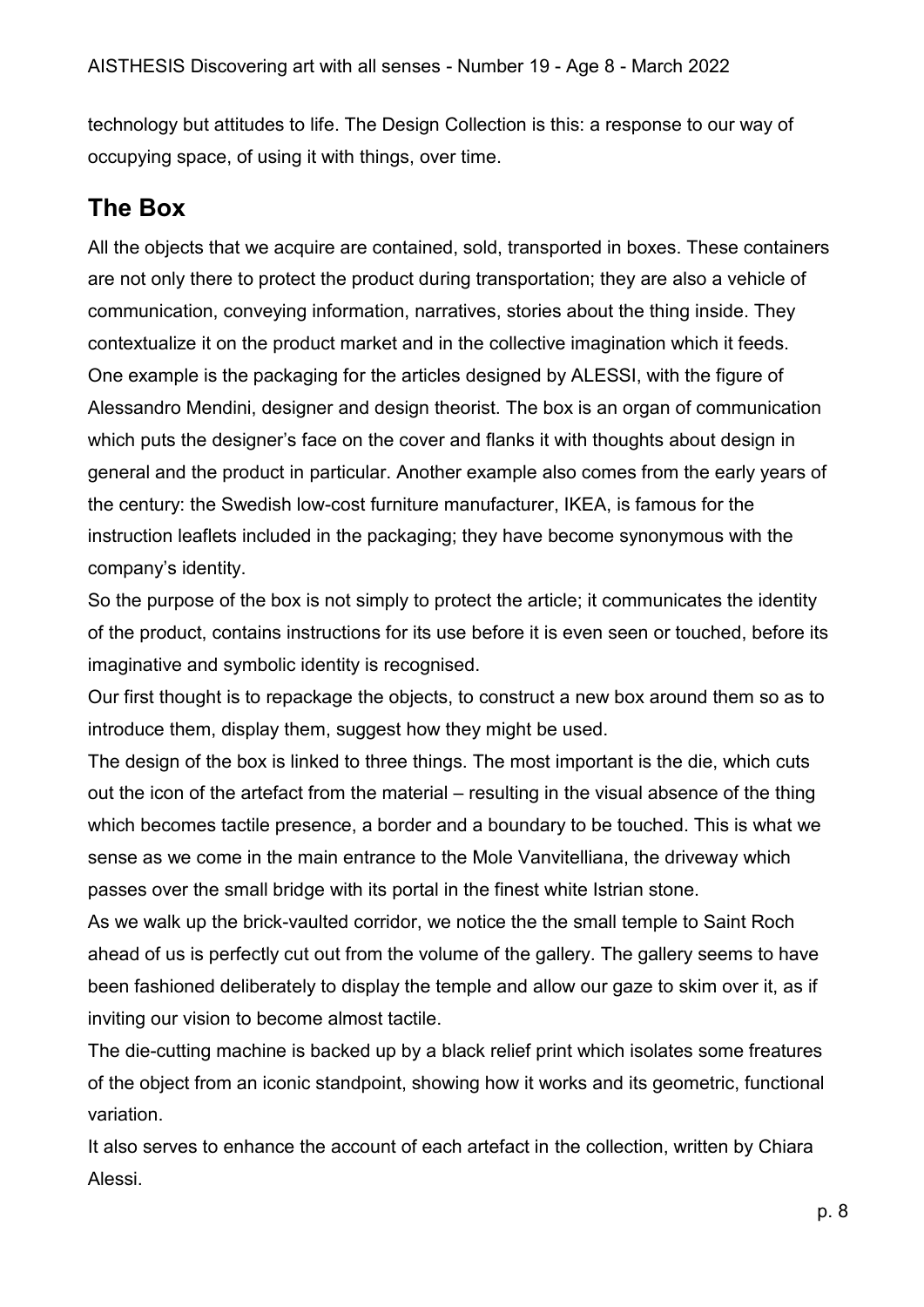#### **Relation and Interaction among Scripts**

"Tante care cose" ('So Many Dear Things') is the title of a book by Chiara Alessi. Reading this work we realize that, for her, design is not merely a product but the living environment in which she has grown up, in which she has developed as an observer, harvesting and gleaning all that is said about design. She is the perfect person to narrate a story, to spin a yarn around the box, on the walls which enclose the exhibits. It is not just her accounts but the quality of her attention, her lightness, which we have found so useful in redesigning the box which contains the artefact.

The boxes do not merely provide explanations; they furnish interesting readings which extend over the containers that surround the artefacts while remaining open in the front. There is a Braille tablet in front of each exhibit - the first design object replicated thirty-two times, apparently always the same. Just as repackaging enhances the presentation of all the "dear things" on display, so Braille is the instruction leaflet for those who cannot see. Unlike Chiara Alessi's texts, these texts educate us in tactility, or responsiveness to stimulation of the sense of touch; they guide us in approaching the article, in what to search for when exploring it. The description of the product recalls the text in relief, but written in black. But its aim is to help, through tactile exploration, the development of what Montessori calls stereognostic sense: it is the three-dimensional, multisensory image of the object which not only the blind form in their minds through haptic perception; it is the tactility which is concentrated in the body.

These two texts are to be read in different ways: Chiara's with the eyes, the Braille with the hands. They are two distinct texts which at once raise a relational question: if a sighted person wants to read the text in Braille, they can do so by using their eyes to translate it letter by letter or by asking an unsighted person to read it for them. The museum can be visited on one's own, as we shall see, but the fullest experience is to be had through the interrelations between people interacting through different channels.

#### **Autonomy**

The museum was created with the idea that the exhibition can be visited in complete autonomy. There are two components which help to make this possible: the structure with its long counter which, like a ring, crosses the entire space, and the innovative digital technology which monitors and directs the visitor's position in the display area.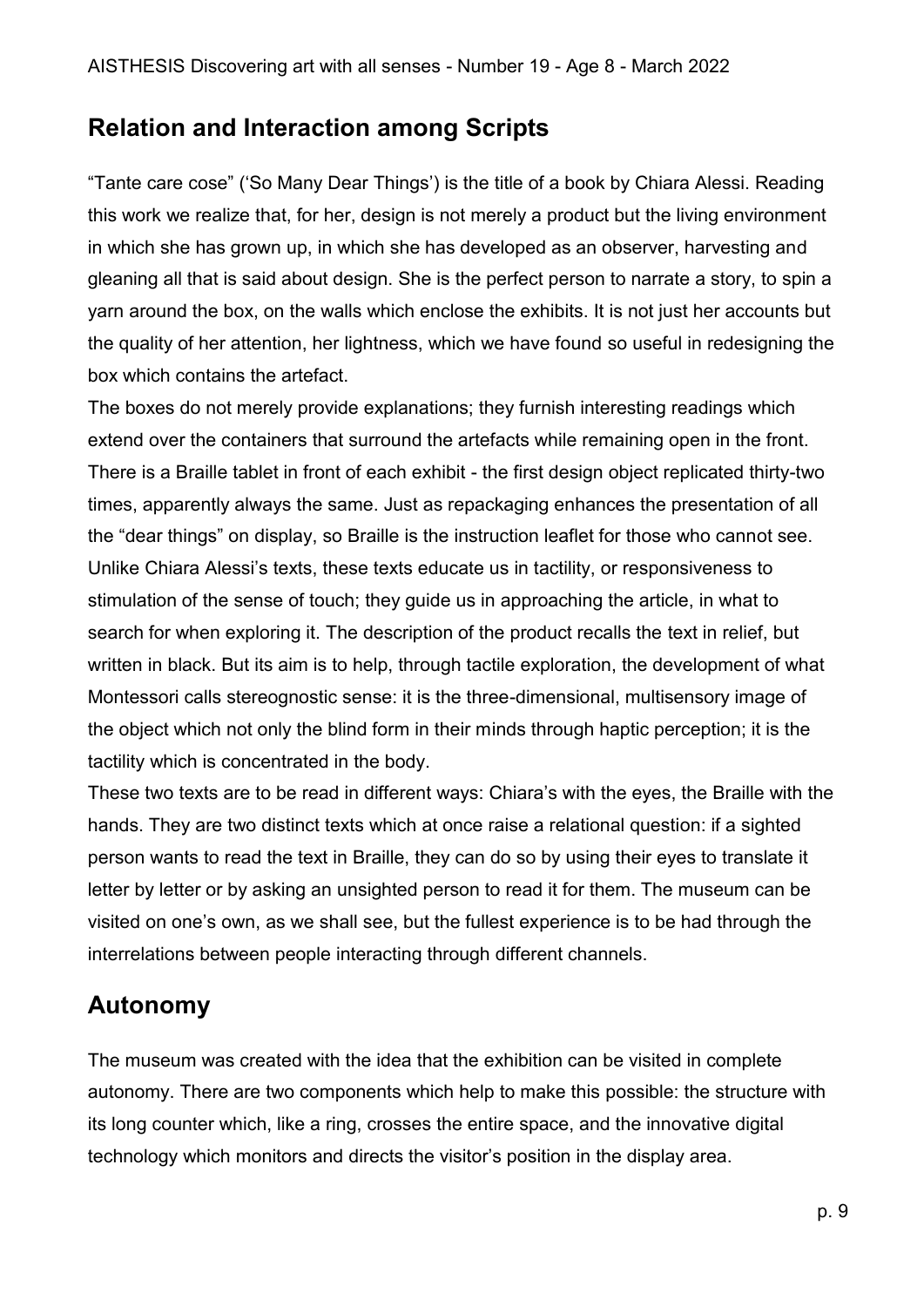The artefacts are mainly arranged along this counter which recalls a showroom: the commercial area where I can buy the articles on display, but repackaged within the form of communication mentioned before, communication which revolves around tactility. The counter is a feature which we all recognise where articles are exhibited in a linear fashion. It is serpentine in shape, which enables people to remember the arrangement of things better.

But what is fundamental and innovative is the chance to complete the itinerary autonomously thanks to digital technology: the two bracelets worn by visitors guide them along virtual corridors towards the objects to be touched. On arrival at the objects, two soundtracks start up: one in the exhibition area, the other heard only by the wearer of the bracelets.

The first soundtrack is the audio biography of the artefact. Created together with sound artist, Paolo Ferrario, it reconstructs an ideal sound environment around the object which does more than merely present the article in a didactic way; it questions what it might have heard of the life around it. It wonders, in a sonic key, what the artefact might have dreamt. It is a sound narrative at once poetic and artistic.

The second soundtrack is only heard in the headphones. It is a bone-conduction headphone which does not obstruct the outer ear and allows the wearer to hear Chiara Alessi's text.

#### **Everybody Out Room**

While work on the project was in progress, the Museo Omero acted on an idea of Andrea Sòcrati's for a neurodiversity room. The idea led to the creation of a protected environment with an exclusive emphasis on design. The aim of responding to the needs of those who seek a safe environment in which to be by themseves for a while was the spur to design a dedicated space, one which reflects the lives of the girl or boy who needs a little solitude to rediscover their equilibrium.

It is a area which takes its cue from a work by Carlo Antonelli (Einaudi, 1996) in which he interviews a generation of young Italians in their bedrooms, "a generation in their own room". Here an intuitive grasp of the need for seclusion becomes an opportunity to introduce other objects akin to the thirty-two on display, other Compasso d'Oro award winners like Bruno Munari's "Abitacolo", or multifunctional bed, emblematic of a space free of the parental presence - and perhaps a good place to wind up.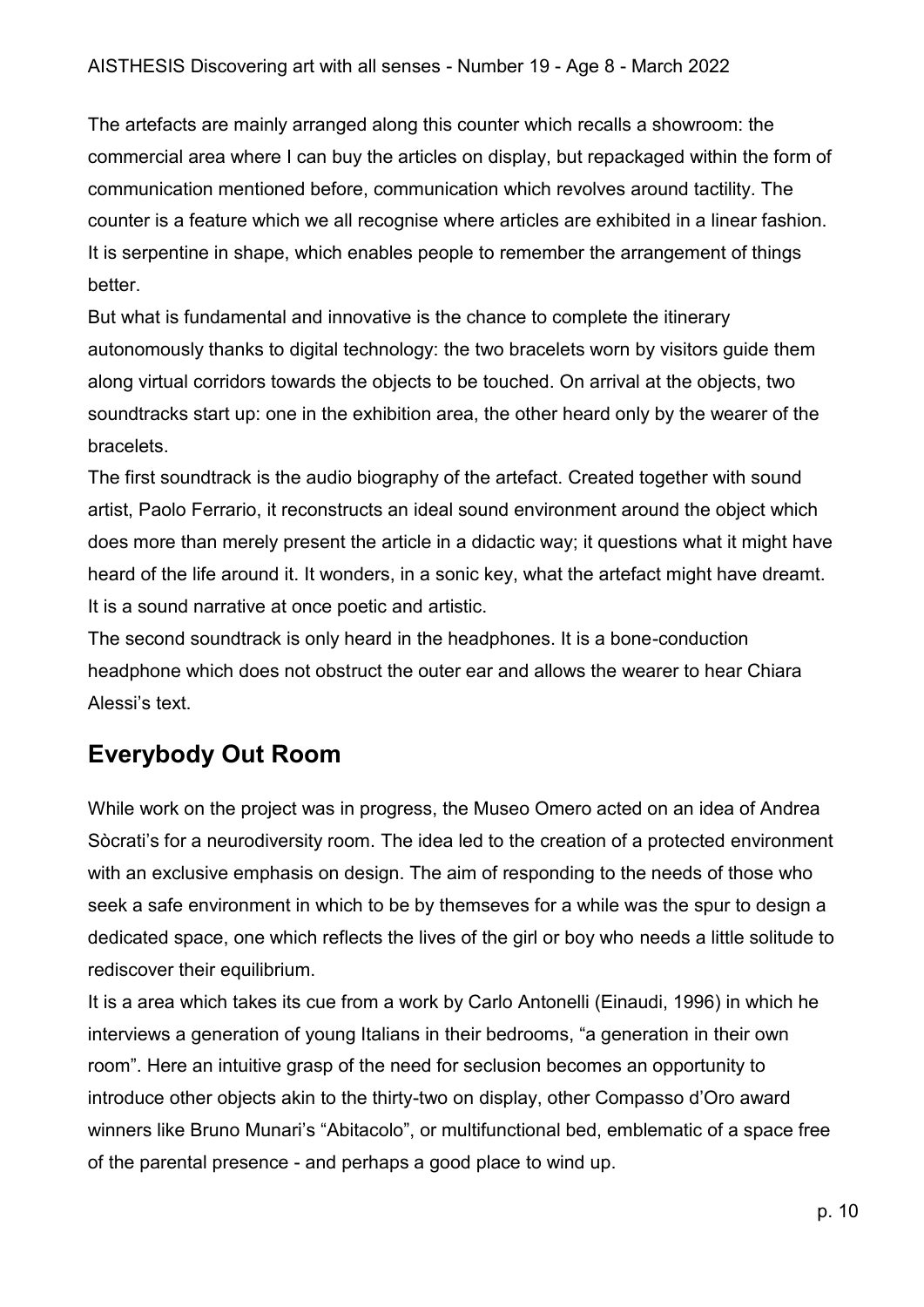# <span id="page-11-0"></span>Tactile poetry with Emilio Isgrò and Lamberto Pignotti

#### <span id="page-11-1"></span>Andrea Sòcrati – Special Projects, Museo Omero

To mark National Braille Day and International Mother Language Day (21 February), promoted by UNESCO and celebrated worldwide, the Museo Omero, the state-owned tactile museum for contemporary arts, multisensoriality and interculturalism (TACTUS) mounted a special exhibition devoted to tactile poetry.

The venture evolved from research conducted by the writer on the subject of art and multisensoriality. By prioritizing the sense of touch, the intention was to build on the experimentation of the Neo-avant-garde movements of the 1960's into what was called "visual poetry", "total poetry", "experimental poetry". The "tactile poetry" project has had the endorsement and active support of two major exponents: Emilio Isgrò and Lamberto Pignotti.

Both are pre-eminent figures on the contemporary art scene and both, in their different ways, have made decisive contributions to the innovation, even the renewal, of literary and poetic language in the post-war period. It was a period marked by new dynamics consequent on the rapid emergence of mass societies and new technologies - which inevitably led to new relations and new aesthetic horizons. These were horizons which prefigured artistic contamination, combining poetry, painting, collage, music, technology, design, photography, performance, while at the same time reaching out to multisensory and synesthetic experiences. And this was the context providing the impetus for research work which led to the "tactile poetry" project.

Isgrò carried out his first erasures in encyclopedias and books; they were to be understood as a sign of coming rebirth, in other words erasing something so as to pave the way for a future which would need reconstructing. As Isgrò himself explains, "words and erasures are the same thing; we see because sometimes we don't see – as a surplus of words makes us insensitive to their meaning, so a surplus of images makes us blind". As early as 1944, after assimilating the lessons of the Avant-garde, Pignotti began experimenting with verbo-visual art. In the early 1960s he conceived and provided a theoretical basis for the early forms of "technological poetry" and "visual poetry", and for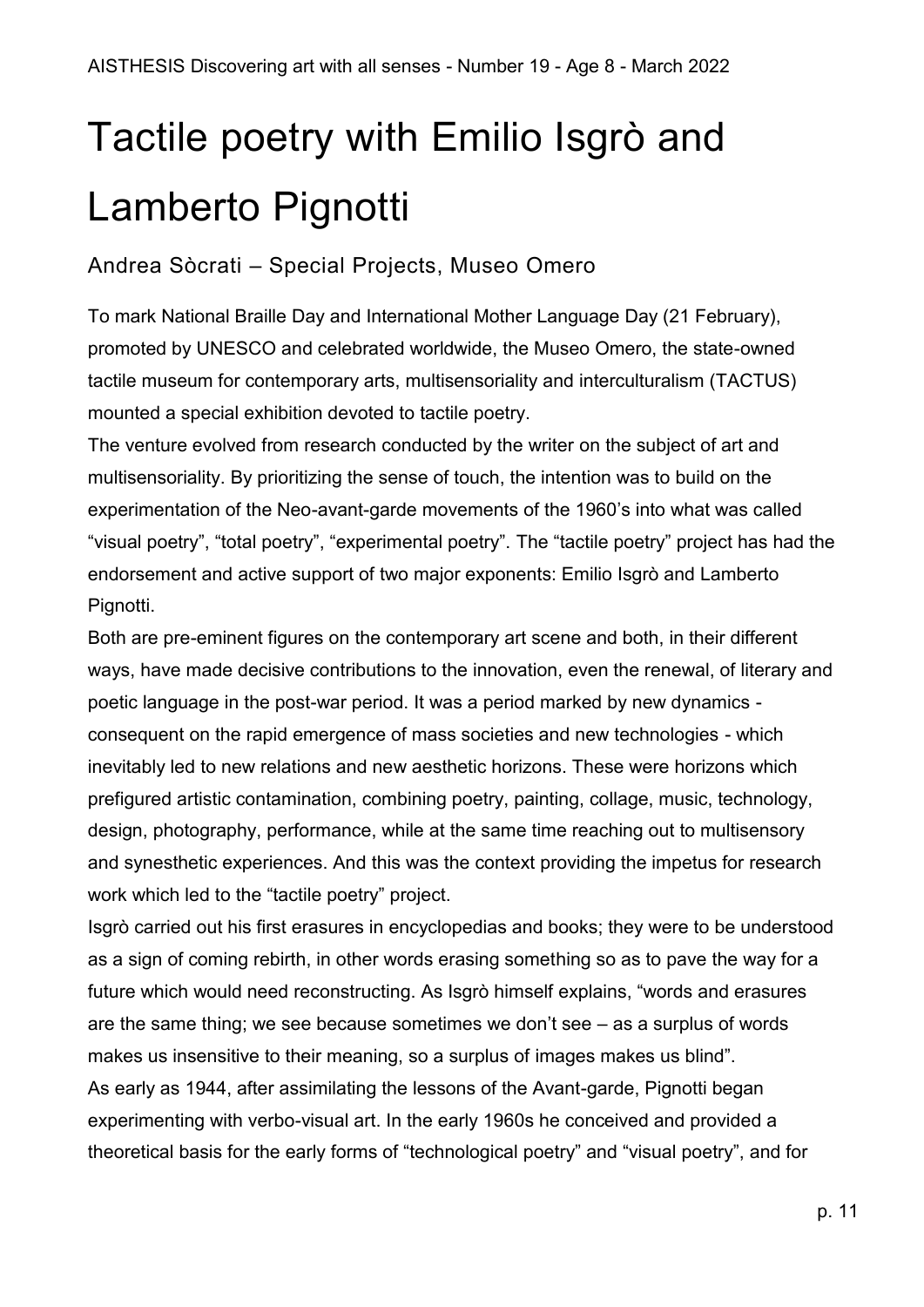the "Gruppo 70" along with other artists and critics. Pursuing his determination to move towards a contamination of artistic expressions, he combined and amalgamated different languages and codes, always prioritizing the five senses. This led to the plastic "objectbooks", the poems to touch, to drink, to eat, the "chewing poems", and naturally the "visual poems" in the form of collages or manipulations of news, fashion or advertising photos, and such like. Words and letters of the alphabet are always subjected to aesthetic modification in different artistic modes. We can find examples in the ancient world with the Latin "carmina figurata" ("shaped songs"), later in the typographic poems of Stéphane Mallarmé, in the Calligrammes of Guillaume Apollinaire, and then in the "tavole parolibere" ("words-in-freedom") of Filippo Tommaso Marinetti.

The leader of the Futurist Movement, in his 1921 Manifesto entitled "Il Tattilismo" ("Tactilism") devotes the eleventh paragraph to "tactile tablets for words-in freedom improvisations", where the "tactilist", passing his hand over the tablets, "will express aloud the various tactile sensations" and "his improvisation shall be worded in freedom, i.e. unfettered by rhythms, parody, symtax".

Now, my aesthetic project is focused entirely on tactile values, which can be expressed in different ways, and with them the Braille code whose letters and numbers are formed by a combination of six raised dots and therefore have their own three-dimensional plastic value. It is not only not shared by ordinary alphabets but entails decoding with the aid of the hands and not the eyes. Like the letters and words of normal alphabets, Braille dots and their structural combinations form signs and shapes which can be appreciated aesthetically both by the hand and eye, but above all they act, through the medium of touch, on our skin. If the two-dimensional point made with a pencil or the fine tip of a brush forms the basis of the grammer of visual language, of seeing, it is the raised dot which underpins the grammar of tactile language, the language of bodily feeling. In this sense we cannot forego mentioning recent neuroscientific research which highlights the close connection between the production and perception of language and the motor system. The term for this is "embodied language" which opens up interesting prospects for revised approaches to language education where gesture, action and learning go hand in hand, as foreseen by Maria Montessori.

Finally, if visual poetry made use of a new compositional element, i.e. space, to enhance the figural structuring of the page, "tactile poetry" contributes another fundamental component: the support, the page itself. The support which accommodates the tactile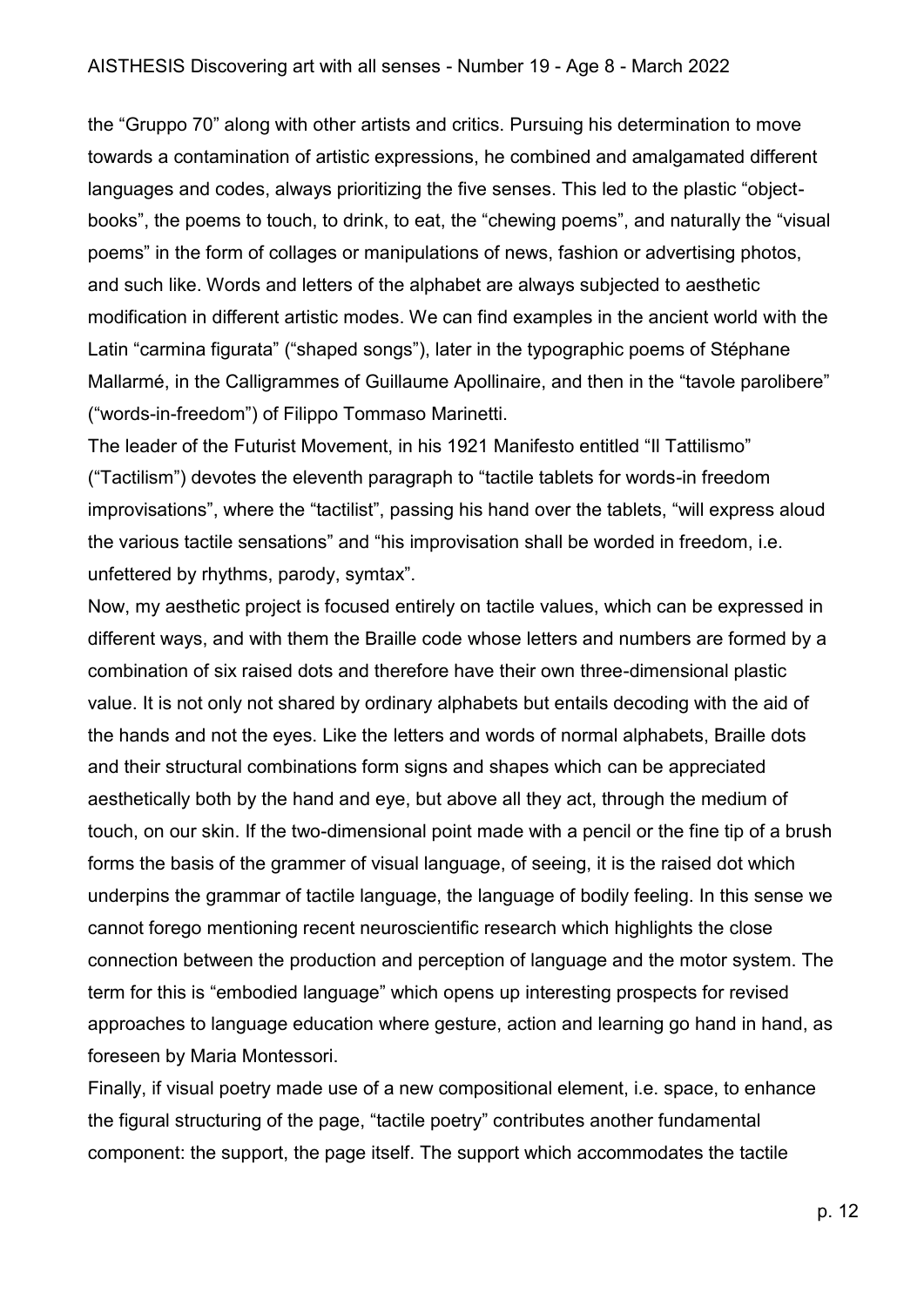poem is made of different materials which will inevitably come into play in the tactile enjoyment of the work and will therefore themselves educe feelings and intuitions. The tactile poem in the exhibition, entitled "The Tree", consists of fourteen "verse-tablets", each in a different material, which contain the image of a tree created with raised dots, the basic unit of Braille - fourteen verse-tablets, like a typical sonnet, with tactile rhymes alternating according to the ABAB rhyme scheme for the two quatrains and CDC for the two tercets. The rhymes are defined by the tactile characteristics and assonances of the different materials on which the tablets are printed. It will be up to the hands to discover the shape of the tree and glean the varied tactile sensations which the different materials evoke (including auditory sensations from the sound of the hands passing over the poem), thus conjuring up in every visitor memories, emotions, thoughts, and engaging each in a rare and intimate aesthetic experience. It is an experience which originates in the perceptual and cognitive modes by which the blind apprehend reality, uniting touch and kinesthesia to give rise to that dynamic perception which Rudolph Arnheim held to be the bedrock of aesthetic perception.

The first "tactile poetry" exhibited in the Design Collection room of the Museo Omero features the tangible presence of two leading exponents, in the form of two specially created works. Emilio Isgrò created the first "tactile erasure" for the occasion, a sort of calligram where the words give shape to an image which, precisely because of the embossed erasures, can also be apprehended through the medium of touch. To underline the prominence of tactile values in his work, Isgrò inserts a text in Braille, an operation not merely of a typographical and aesthetic nature but one which has a bearing on the content, providing the reading hands with insights into the sense and meaning of the work. In his work, Lamberto Pignotti evokes the main organ of touch, the hand, by using an ordinary plastic glove of the kind found in the fruit and vegetable departments of supermarkets. The artist traces the outline of the glove with a red marker pen and adds the words "touch poem" with a black felt-tip. The letters making up the word "touch" are each distributed so as to encounter one of the five fingertips. The use of the supermarket glove undoubtedly prompts reflections on the anthropological aspects of mass consumption, the standardization of behaviour, the disenchantment resulting from routine, the Heideggerian anonymity which leaves little or no space for creative thought and art. But above all, as far as we are concerned, as Pignotti himself says,"the glove erases and prevents us from touching what the hand grasps", making the point that from childhood onwards our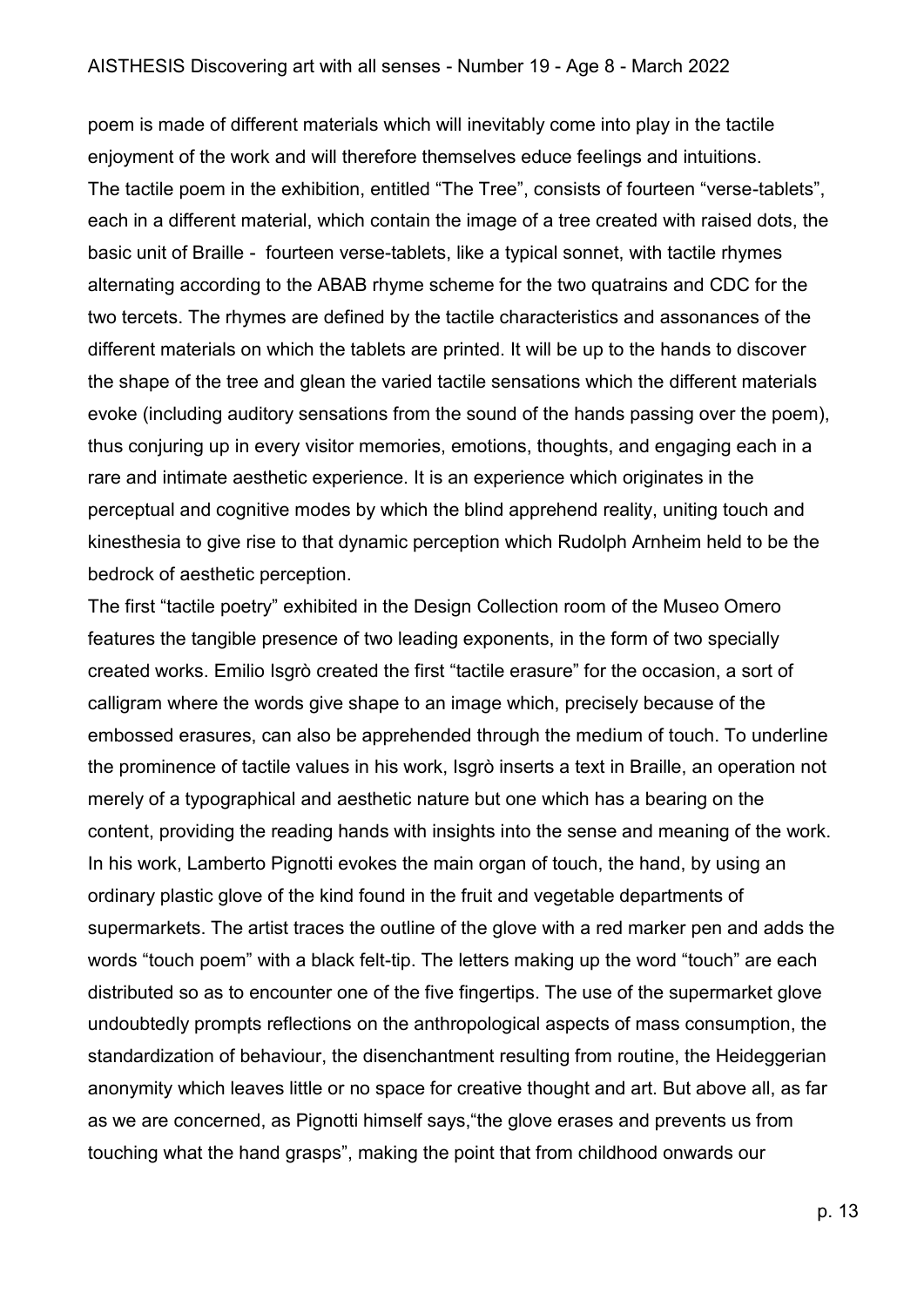upbringing prepares us to keep our distance from the world. Finally, the "erasure" of the glove's uniformity through the intervention of the artist inevitably draws our attention back to it. It is a distinctive act which becomes a metaphor for the oblivion which has visited our sense of touch, of gesture; at the same time it reminds us of our carnal identity – feeling deeply through the bowels, the muscles, the tendons - in an age which tends to dematerialize experience by propelling us into an ever more virtual reality. "Tactile poetry" is born. We await future developments.